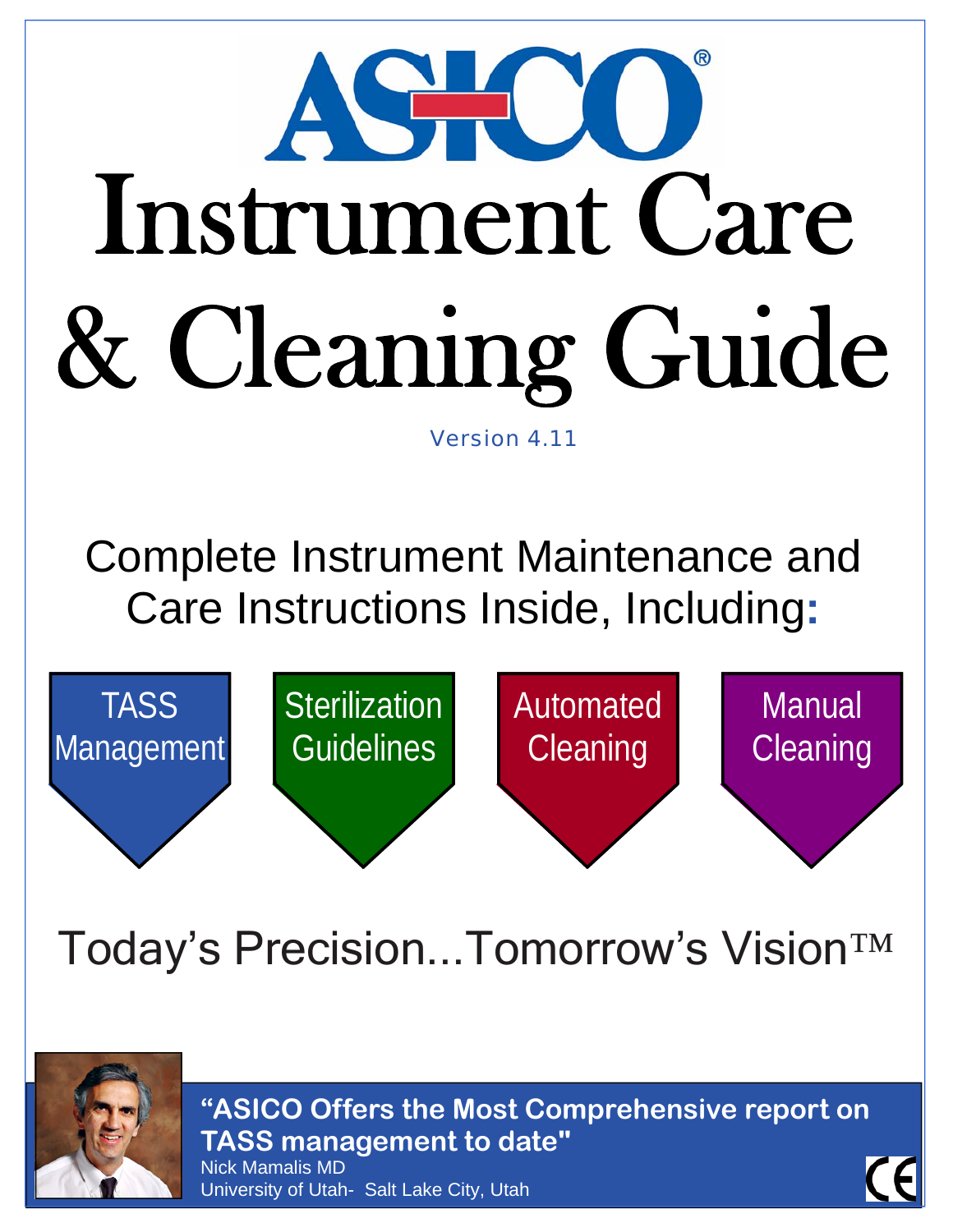

## **ASICO** Instrument Care Guide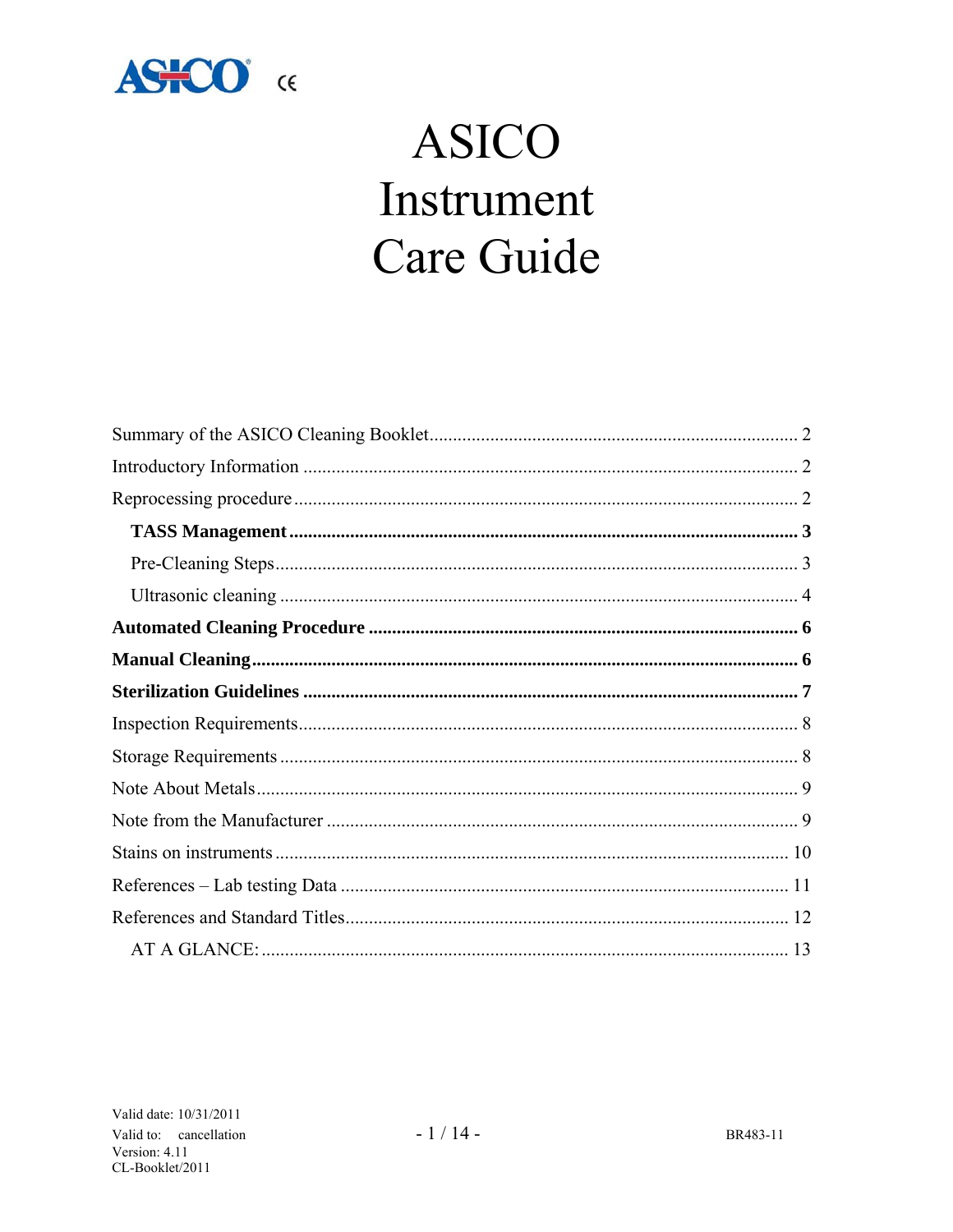

## **Summary of the ASICO Instrument Care Guide**

This information guide is a cleaning guide for all ASICO products. Some instruments require specialized reprocessing and cleaning instructions that are explained in the Directions For Use (DFU) document individually prepared for those instruments. A copy of the DFU for the specialized product is supplied with each purchase of such instruments. To request a DFU for a particular product, contact ASICO to see if one is available.

All the instructions and procedures in this document must be followed without deviation. In case of deviations, ASICO shall not be responsible for damage to the products.

ASICO has tested these instructions with the help of a certified testing lab and will retain the right to make modifications to this document based on new findings for reprocessing instructions from time to time.

ASICO is committed to producing the highest quality and most innovative ophthalmic surgical instruments. All ASICO instruments pass through Quality Control methods according to ISO 13485 standards and are certified for the same. Before the first cleaning/disinfection and sterilization process, carefully inspect the instrument to ensure the quality, finish, and overall conditions have been met.

## **Introductory Information**

ASICO products are provided to customers in a non-sterile state, unless they are disposable and single-use product, which are provided 100% sterilized and labels as such. These instruments **must be** cleaned and sterilized before every use. Proper cleaning steps need to be followed to ensure that the sterilization steps are effective. Adhering to these steps in every cycle is required. Robert Koch Institute<sup>1</sup> (RKI) establishes guidelines for all surgical instruments. All ASICO surgical instruments can be classified as per the guidelines established by the RKI. Instruments that do not come in contact with blood, tissue and skins are classified as Non-Critical or Critical A instruments. Instruments that are used in surgical procedures involving blood, tissue, or other body membranes, and that have high requirement for decontamination requirements are categorized as Critical Instruments, and more specifically, Critical B or Critical C instruments. This Classification helps in separating instruments during the cleaning process, based on the nature of cleaning – least critical to most critical – that is Critical A to Critical C.

**The** *steps given below are the result of an independent third party lab test. Results based on specifications from the standards are mentioned in 'References – Lab Testing Data' on Page 11 of this document.*

#### **Reprocessing procedure**

As per ASICO's independent lab testing data, using mechanical processes such as pre-cleaning and ultrasonic cleaning greatly increases the effectiveness of the cleaning process.

Valid date: 10/31/2011 1 RKI Guidelines – Robert Koch Institute in Germany – http://www.rki.de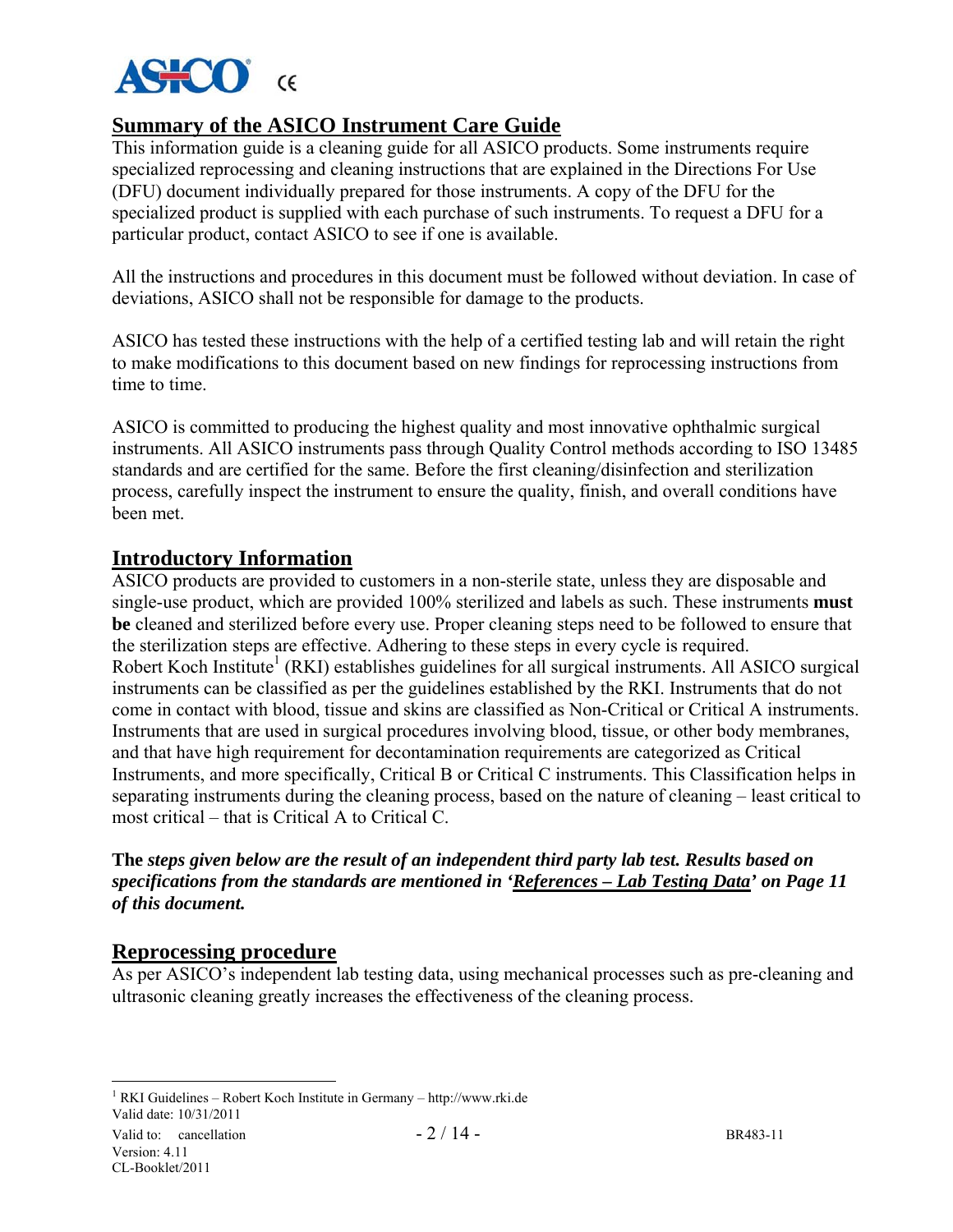

For effective reprocessing, the pre-treatment should begin as soon as the surgery/operation has been completed but no more than 30 minutes after the surgery. The complete Cleaning process must take place within the next two (2) hours of completing the pre-cleaning.

## **TASS Management**

Cleaning and sterilization procedures described in this document are primarily aimed at preventing a post-operative disease called Toxic Anterior Segment Syndrome (TASS). According to the Center for Disease Control, 'Toxic anterior segment syndrome (TASS), an acute, noninfectious inflammation of the anterior segment of the eye, is a complication of anterior segment eye surgery. According to a recent report published by the American Society of Cataract and Refractive Society  $(ASCRS)^2$ , TASS may be caused by 'irritants on the surfaces of intraocular surgical instruments…accumulated as a consequence of inadequate or in appropriate instrument cleaning…heat stable endotoxin from overgrowth of gram-negative bacilli in water baths of ultrasonic cleaner...<sup>3</sup> Based on the publication, ASICO recommends that adhering to the cleaning booklet guidelines will more thoroughly address the concerns for TASS.

The following instruments in **Figure 1 and 2** have been tested by an independent third party lab specifically for developing cleaning methods to address concerns on TASS.





**Figure 1: ASICO Cleaning I/A Handle (AE7-0029) Figure 2: ASICO Cleaning Injector (AE-9063CSP)** 

## **Pre-Cleaning Steps**

- 1. All instruments that have been used must be submerged into cold, de-ionized water  $( $40^{\circ}$ C)$ immediately after use for removing gross (large) soiling.
- 2. All surfaces must be cleaned with a soft bristle toothbrush to remove macroscopic contaminants. Special attention is required for uneven surfaces (such as knurled handles) to remove all macroscopic contaminants.
- 3. Scrub the inside and outside of the instruments with a soft bristled nylon brush until all visible soil is removed.

1

<sup>2</sup> Mamalis N, Edelhauser HF, Dawson DG, Chew J, LeBoyer RM, Werner L. Toxic anterior segment syndrome. J Cataract Refract Surg 2006;32:324--33.

Valid date: 10/31/2011 <sup>3</sup> ASCRS/ASORN – Special Report – Recommended Practices for Cleaning and Sterilizing Intraocular Surgical Instruments http://www.ascrs.org/TASS/upload/TASS\_guidelines-CBC.pdf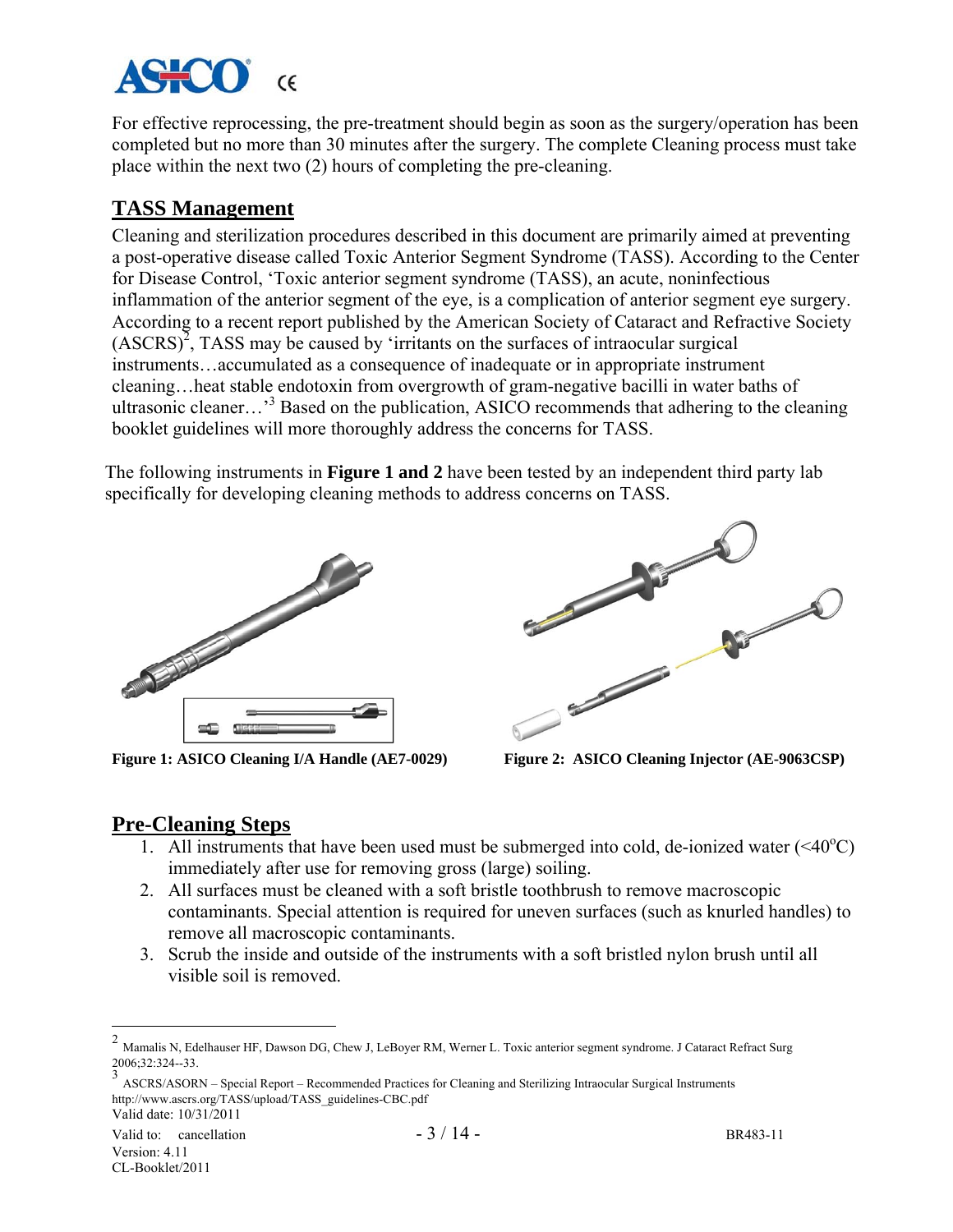

- 4. **DO NOT** use a fixating detergent or hot water  $(\geq 40^{\circ} \text{C})$  this may cause fixation of the residue on the instrument causing the reprocessing steps to fail.
	- A fixating detergent contains aldehyde solution that may cause fixation of the blood contaminants on the instrument.



**Figure 3: No Fixation Detergent and Hot Water should be used for cleaning.** 

- 5. Soak the instruments in an enzymatic detergent with a pH level between 6-9 for 10 minutes at  $40^{\circ}$ C (source: lab test data.)
- 6. If a disinfection solution is used, ensure that it is aldehyde-free. After using an aldehyde-free solution, the instrument must be rinsed with distilled or deionized water at least 3 times.
- 7. For all lumina (example: Irrigating and aspirating devices), use a disposable syringe (50ml or more) and rinse in normal direction of flow at least 3 times with distilled or deionised water.
- 8. If some instruments appear worn, damaged, porous or corroded, these must be separated after the pre-cleaning steps.
- 9. For Micro-instruments, special cleaning steps and tools must be used. Careful handling of the micro-instruments is required in the pre-cleaning and sterilization procedure.
- 10. For Micro-instruments, a special syringe with a silicone cover must be used to flush the micro-instrument thoroughly before subjecting it to other cleaning steps.



**Figure 4: Micro instruments need special cleaning tools** 

#### **Ultrasonic cleaning**

Some instruments may be heavily soiled during a surgery/operation. These instruments will require additional pre-cleaning via an ultrasonic bath. When ultrasonic cleaning is done, care must be taken that the exposure time and concentrations recommended by the manufacturers of the cleaning solution are observed**,** and cleaning and disinfection agents are compatible with instruments (especially stainless steel and titanium.)

1. The instruments must be placed on a silicone mat in the ultrasonic cleaner.

Valid date: 10/31/2011 Valid to: cancellation  $-4/14$  - BR483-11 Version: 4.11 CL-Booklet/2011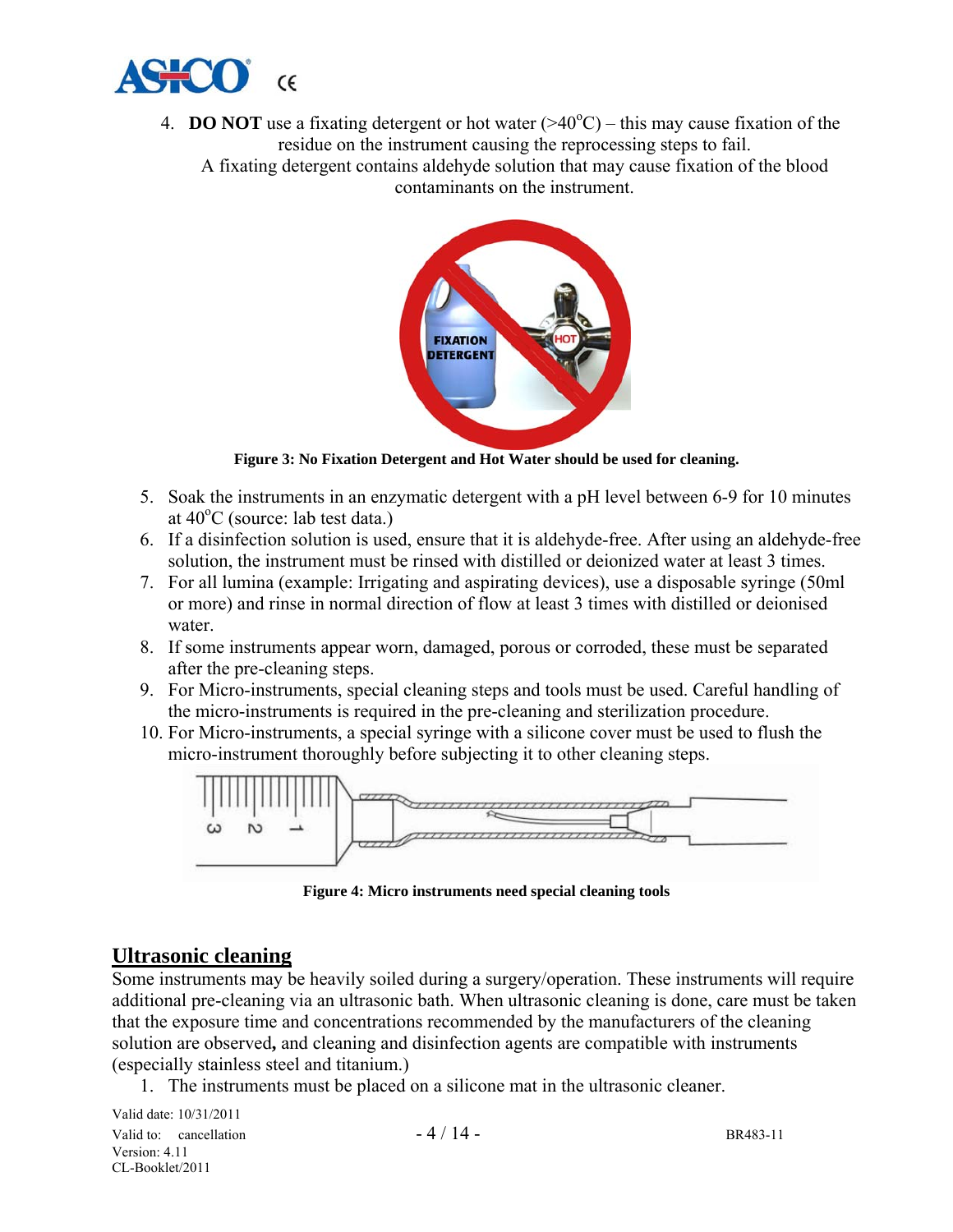

- 2. To reduce or avoid endotoxin contamination, it is recommended to change the cleaning solution from the ultrasound cleaner after each and every use.
- 3. If more than one instrument is being placed in the ultrasonic cleaner, ensure that **none of the instruments** have any large areas of corrosion (rusted, flaky, or deep stained before placing in the cleaner.
	- a. If you find instruments that have macroscopic corrosion, they must be separated and removed from the ultrasonic cleaning process and should be pre-cleaned and inspected as per 'Inspection Requirements'.
	- b. If the instruments that are separated do not have corrosion after careful observation, they can be ultrasonically cleaned in a separate batch.
- 4. **DO NOT** place instruments in contact with any metal surface on the ultrasonic cleaner.





**Figure 5: Always use silicone mat for ultrasound cleaning Figure 6: DO NOT put instruments in contact with the metal** 

- 5. When using deionized water, instruments must be completely submerged in the water. When using a cleaning solution, the same care must be taken to submerge the instrument completely in the cleaning solution.
- 6. Instruments with hinges and joints must be treated in an open state.
- 7. Soak the instruments in an enzymatic detergent and turn **on** the ultrasonic bath (38 KHz) for 10 minutes.
- 8. After the ultrasonic treatment, scrub the inside and outside of the instruments with a suitable soft bristled nylon brush until all visible soil is removed
- 9. Flush the internal channels and the outside with demineralised water to remove the cleaning detergent. A free drain of water through the instruments is required
- 10. Ensure that the ultrasonic bath is not contaminated before use. Contamination can increase the risk of corrosion and impairs the effective cleaning process.
- 11. Criteria for contamination visibly observe the water in the bath for contaminations, dirt, debris, or other coloration of the water. If contamination is observed, the water bath must be replaced with new distilled water.
- 12. The use of ultrasound baths and strong cleaning fluids (alkalis  $pH > 9$  or acids  $pH < 5$ ) can reduce the life span of products. The manufacturer accepts no liability what so ever in such cases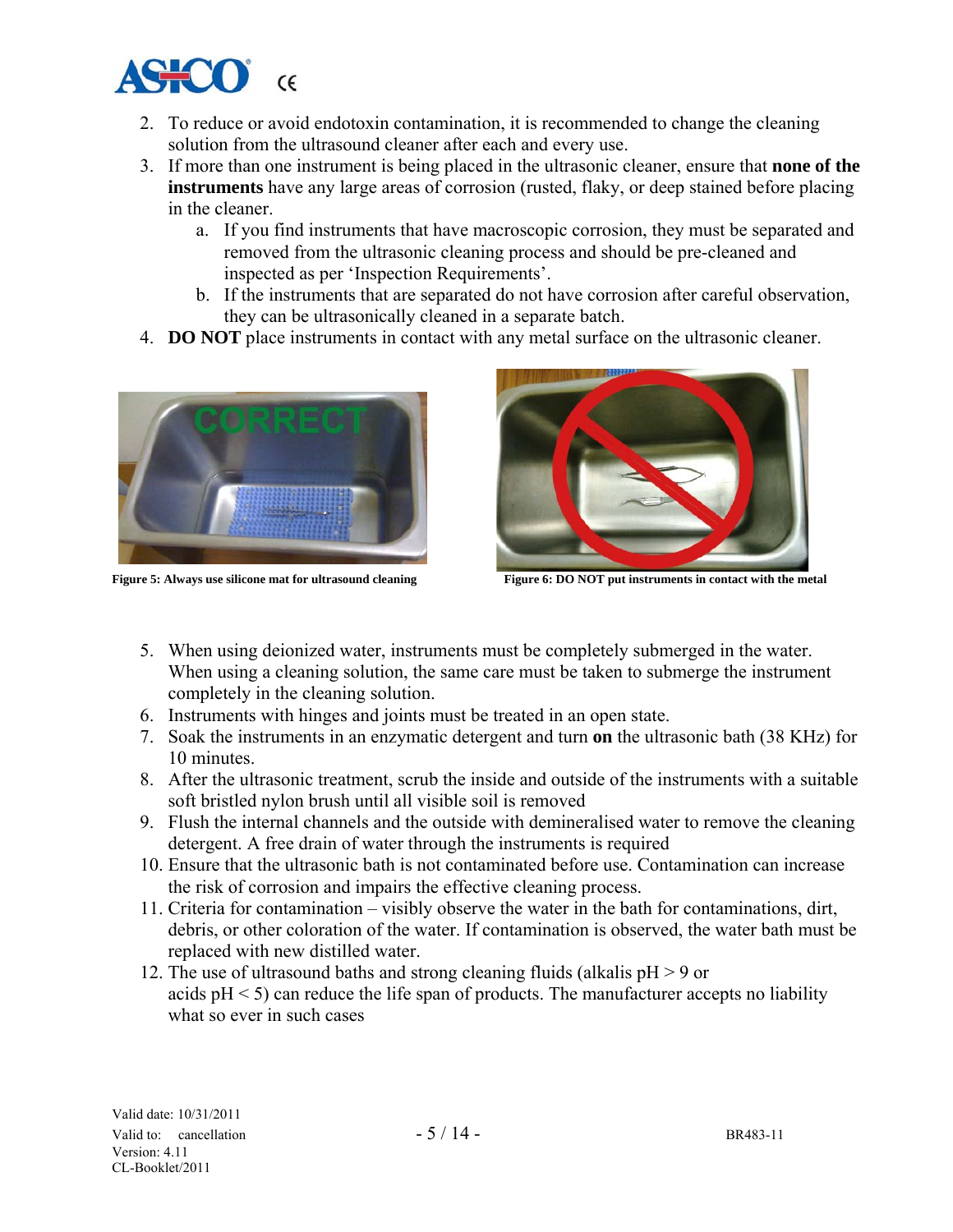



**Figure 7: Sterilization water needs to be replaced after each sterilization cycle to reduce the risk of endotoxic contamination** 

## **Automated Cleaning Procedure**

In some cases, if there is access to an Automated Cleaning device such as a washer or disinfector, a general purpose cleaning program (eg. Vario TD) may be used.

Ensure that the disinfector possesses the basic, tested effectiveness – either DGHM or FDA approval or CE marking. One example is Miele disinfector G7735 CD.

The following steps can be used for Automated Cleaning:

- 1. The instruments must be placed in a tray and put in the washer/disinfector.
- 2. The cycle to be followed is given below:
	- I. 3 minute pre-cleaning with deionized cold water.
	- II. 5 minute cleaning at  $55^{\circ}$ C with 0.5% solution of cleaner. Drain the solution after the 5 minutes.
	- III. 2 minutes neutralization with deionized cold water.
	- IV. Drain the water after neutralization and rinse with cold water for 2 minutes.
- 3. For rinsing, the cold water to be used must be either sterile, or have a low-microbe-count (less than 10 microbes/ml).The water must be deionised water with a sufficiently low endotoxin and particle concentration.
- 4. Follow the special instructions given by the manufacturer of the washer/disinfector for the machine.
- 5. After the cycle is finished, the instruments need to be inspected as per 'Inspection Requirements' as outlined on Page 6 of this document.

## **Manual Cleaning**

For a manual cleaning process, follow the Pre-cleaning steps above, and then proceed with the below steps:

- 1. The steps for ultrasonic cleaning must be followed.
- 2. Manual disinfection can be done by submerging the instruments in a disinfection agent. Manufacturer's instructions on the disinfection agent must be followed.
- 3. **DO NOT combine** two or more disinfection agents or cleaning agents unless it is known that the agents are compatible.
- 4. The concentration and exposure times of the agents must be followed without fail.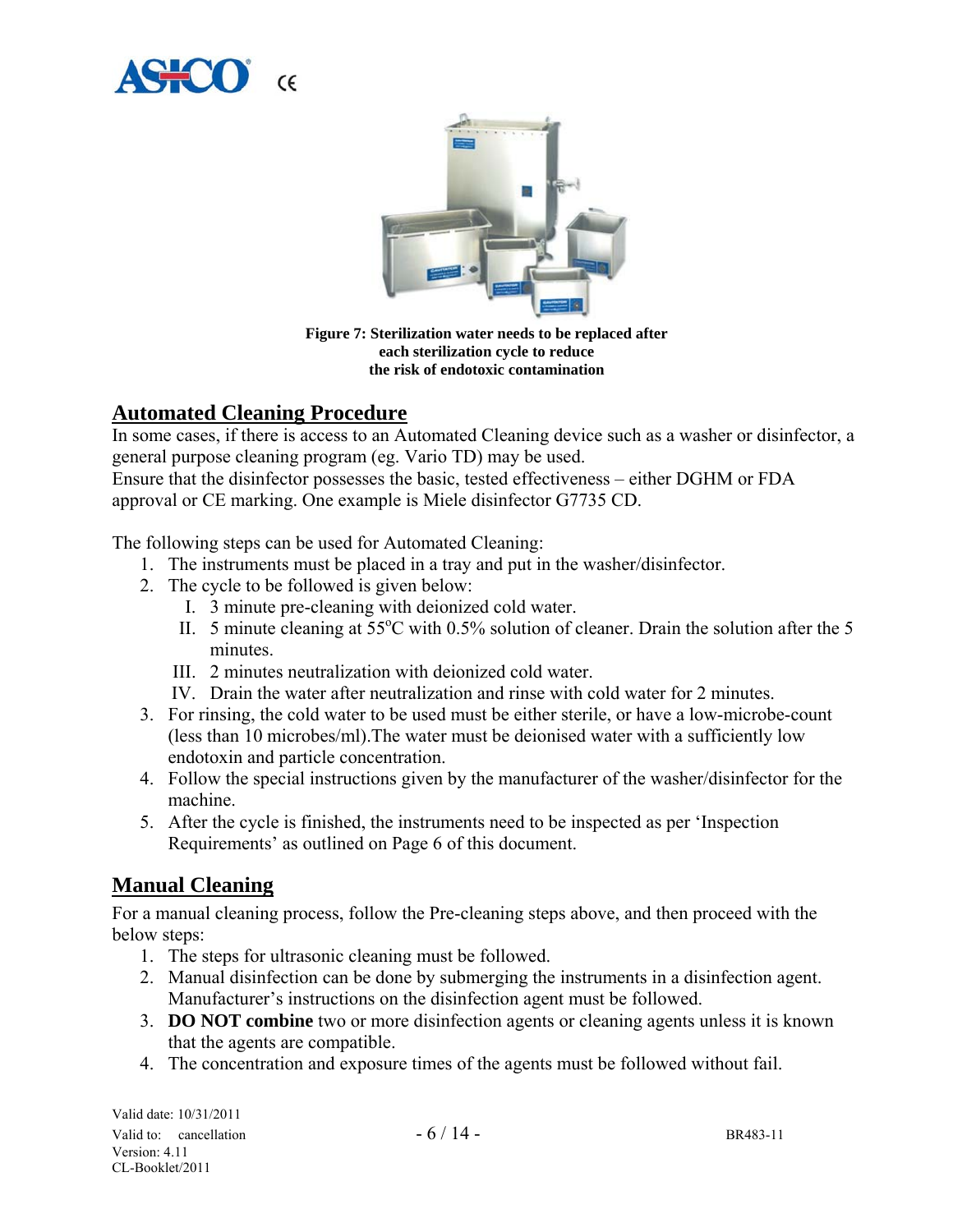

- 5. After the agent is used, remove the instruments and rinse with freshly distilled or deionized water at least 5 times with a disposable syringe of 10ml. Repeat this cleaning process if the last rinse solution is not clear or if impurities are still visible on the product.
- 6. The products can be dried using filtered, compressed air.
- 7. After the cycle is finished, the instruments need to be inspected as per 'Inspection Requirements'.

## **Sterilization Guidelines**

After either the Automated Cleaning or Manual Cleaning process, **ONLY** clean instruments with no surface debris as per Inspection Requirements can be sterilized.

The times and temperature specifications given below are minimum requirements for sterilization. In some cases, if the sterilization time and temperatures are exceeded, they may cause stress in the material.

Only the sterilization criteria listed below are to be used. If other forms of sterilization are used, they must be validated beforehand by the user.

If other sterilization procedures such as ethylene oxide, formaldehyde, or low-temperature plasma sterilization are used, please observe respective valid standards (ANSO AAMO OSP 14937, EN ISO 14937) and verify the suitability and effectiveness in principle of the procedure, taking into account the specific product geometry as part of the validation. ASICO assumes no responsibility if any other sterilization procedure other than the one given in this document is used. Please consult with your autoclave manufacturer or hospital guidelines for specific times.

Depending on the sterilization autoclave, the following sterilization processes need to be used:

#### **Parameters for the pre-vacuum cycle:**

- 1. 3 pre-vacuum phases with at least 60 millibar
- 2. Heat up to a minimum sterilization temperature of  $132^{\circ}C$ ; maximum temperature 137°C
- 3. Minimum Holding time: 3 min
- 4. Drying time: **minimum 10 min!**

#### **Parameters of the gravity cycle:**

- 1. Heat up to a minimum sterilization temperature of 132°C; maximum temperature 137°C
- 2. Minimum Holding time: 34 min
- **3.** Drying time: **minimum 10 min!**

#### **Parameters of Flash Cycle:**

- 1. Unwrapped instruments
- 2. Heat up to a minimum sterilization temperature of  $132^{\circ}$ C; maximum temperature 137°C
- 3. Minimum Holding time: 10 min
- 4. Drying time: **minimum 10 min!**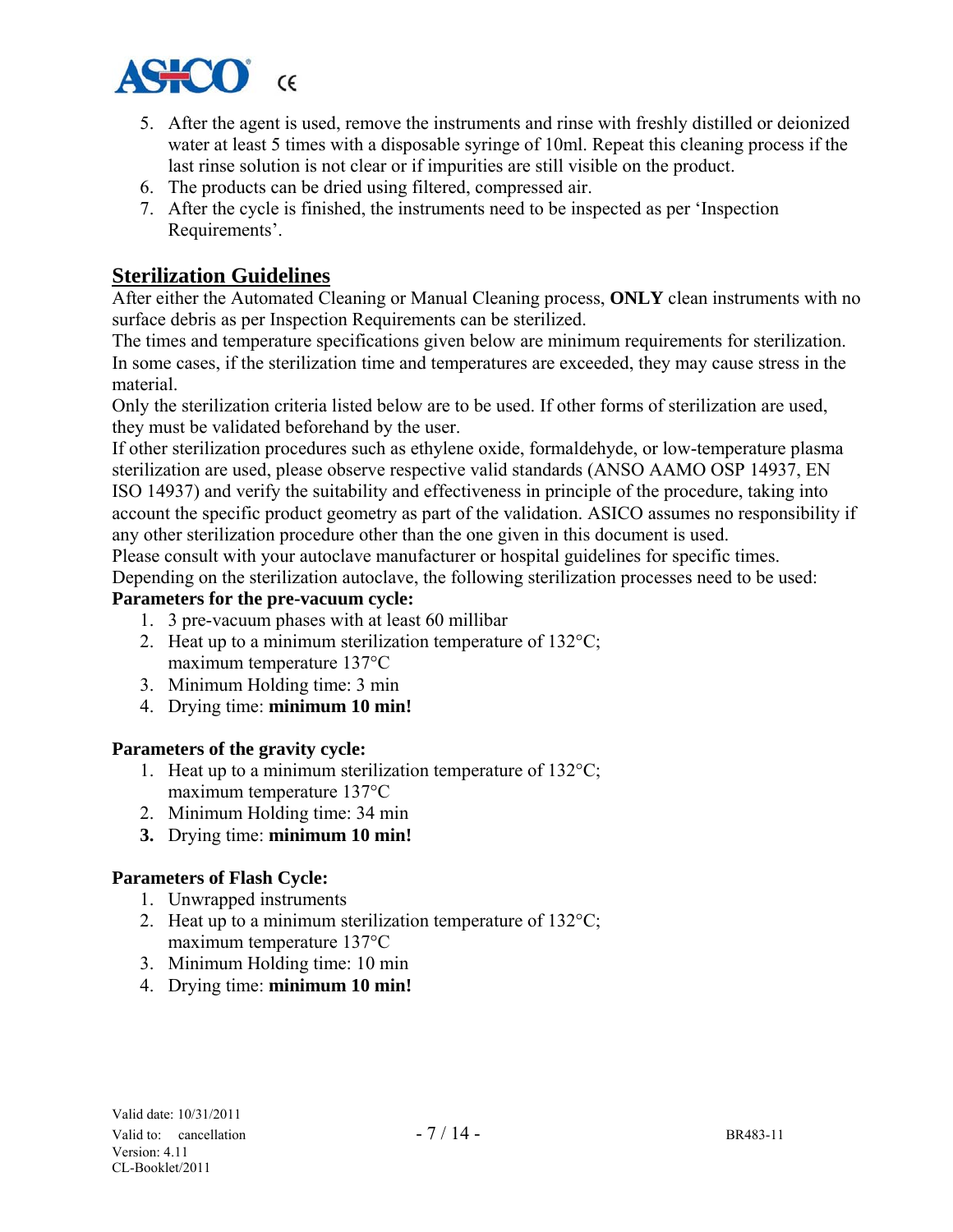

| Method of<br>Sterilization | <b>Sterilizer</b><br>Type | Sample<br>Configuration | Temp.                               | Exposure<br>Time |
|----------------------------|---------------------------|-------------------------|-------------------------------------|------------------|
| <b>Steam</b>               | Gravity<br>Displacement   | Wrapped                 | $132^{\circ}$ C<br>$(270^{\circ}F)$ | 34.0 min.        |
| Flash                      | Gravity<br>Displacement   | Unwrapped               | $132^{\circ}$ C<br>$(270^{\circ}F)$ | $10.0$ min.      |
| <b>Steam</b>               | Prevacuum                 | Wrapped                 | $132^{\circ}$ C<br>$(270^{\circ}F)$ | 3.0 min.         |
| Flash                      | Prevacuum                 | <b>Unwrapped</b>        | $132^{\circ}$ C<br>$(270^{\circ}F)$ | 3.0 min.         |

### **Sterilization Guidelines** (excludes diamond knives)

#### **Inspection Requirements**

After the cleaning cycle is complete (either the Automated Cleaning or Manual Cleaning), the following steps must be taken to ensure that the reprocessed instrument is inspected as per requirements:

- 1. Instrument must be macroscopically clean free from visible protein residues, impurities, debris, soil, etc.
- 2. Instruments which are fresh out of the sterilizer need to be cooled prior to a functional test.
- 3. Instrument with fine operating tips, ends or long visible parts, may be inspected under a microscope or magnifying glass for non-visible debris.
- 4. Instruments with hinges and locks can be oiled with paraffin oil-based agent prior to a functional test.
- 5. If instrument appears to be worn, damaged or porous, it must be separated from all other instruments. The same must be done for corroded instruments. This group of instruments may no longer fulfill their function and must either be repaired or replaced.
- 6. After inspecting the instruments, if the instruments are found to be clean and functional, they need to be packed and stored according to the 'Storage Requirements' on page 9.
- 7. These acceptability criteria are based on the relevant specifications given in the follow-ing documents: AAMI TIR 30, EN ISO 15883-1:2006 and the guidelines of DGKH, DGSV and AKI

## **Storage Requirements**

After the inspection of the instruments is complete, the following steps must be taken to ensure proper storage of reprocessed instruments:

- 1. Instruments must be properly stored in a dry, ambient temperature.
- 2. The storage period depends on the type of packaging that is used.
- 3. If instruments are stored in a sterilization tray, they must be stored in a safe, dry place.
- 4. Instruments may be stored in the original package they were received in, but it should be ensure that box is completely dry on the inside and out.
- 5. Instruments with protective caps must be stored with the cap on the instrument.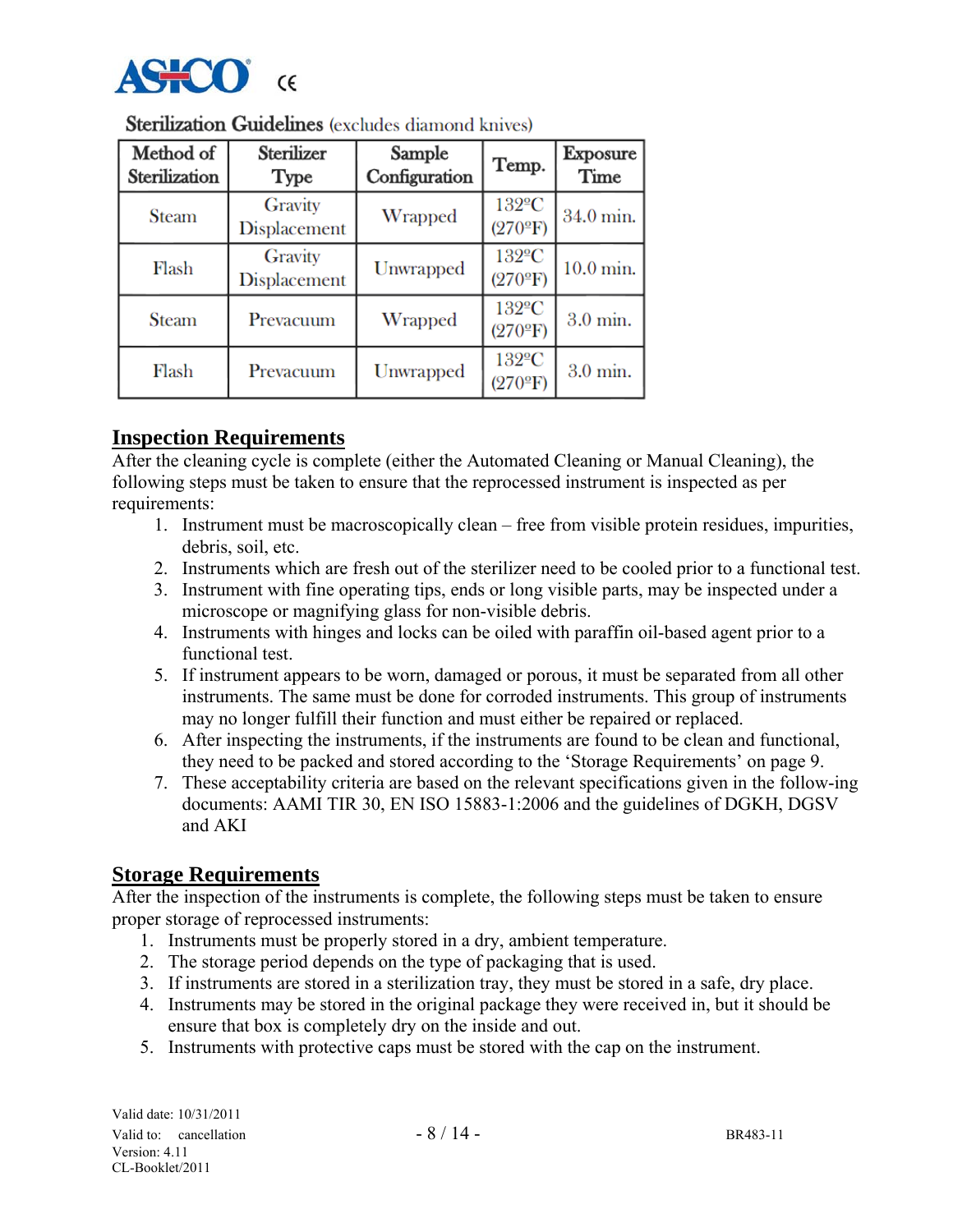





## **Note About Metals**

Stainless steel is an alloy of various metals. It is a hard material that is resistant to but not free from corrosion. It is the material of choice for fine instruments that need to retain their shape and sharpness.

Titanium is a very durable yet lightweight metal, almost half as light at stainless steel. It is also resistant to but not free from corrosion. It is very pliable in comparison to stainless steel. Therefore it is the material choice for bulkier or more complex instruments that do not need to retain their sharpness.





**Figure 10: Stainless steel instruments (eg: AE-4390) Figure 11: Titanium instruments (eg: AE-9063CSP)** 

## **Note from the Manufacturer**

- Surgical instruments made from high-grade stainless steel and titanium can be reused many times, provided they are reprocessed as specified. Chemical and thermal treatment will cause stress in the material, causing them to age.
- If the type of material limits the number of reprocessing cycles, this is indicated on the user instructions enclosed with the product.
- High-grade steels must not be permanently exposed to environments conducive to corrosion (e.g., chloride or iodine ions and their vapors) over long periods of time.
- Long delays before reprocessing must be avoided.
- When reprocessing manually, care must be taken that no damage is caused by the use of metal brushes, scouring agents or by the exertion of too much force.
- Products must be stored appropriately during sterilization (not on top of each other and fixed in place with sterilization strips or sterilization plates).
- Products should be sterilized in a "relaxed" state:

Valid date: 10/31/2011 Valid to: cancellation  $-9/14 -$  BR483-11 Version: 4.11 CL-Booklet/2011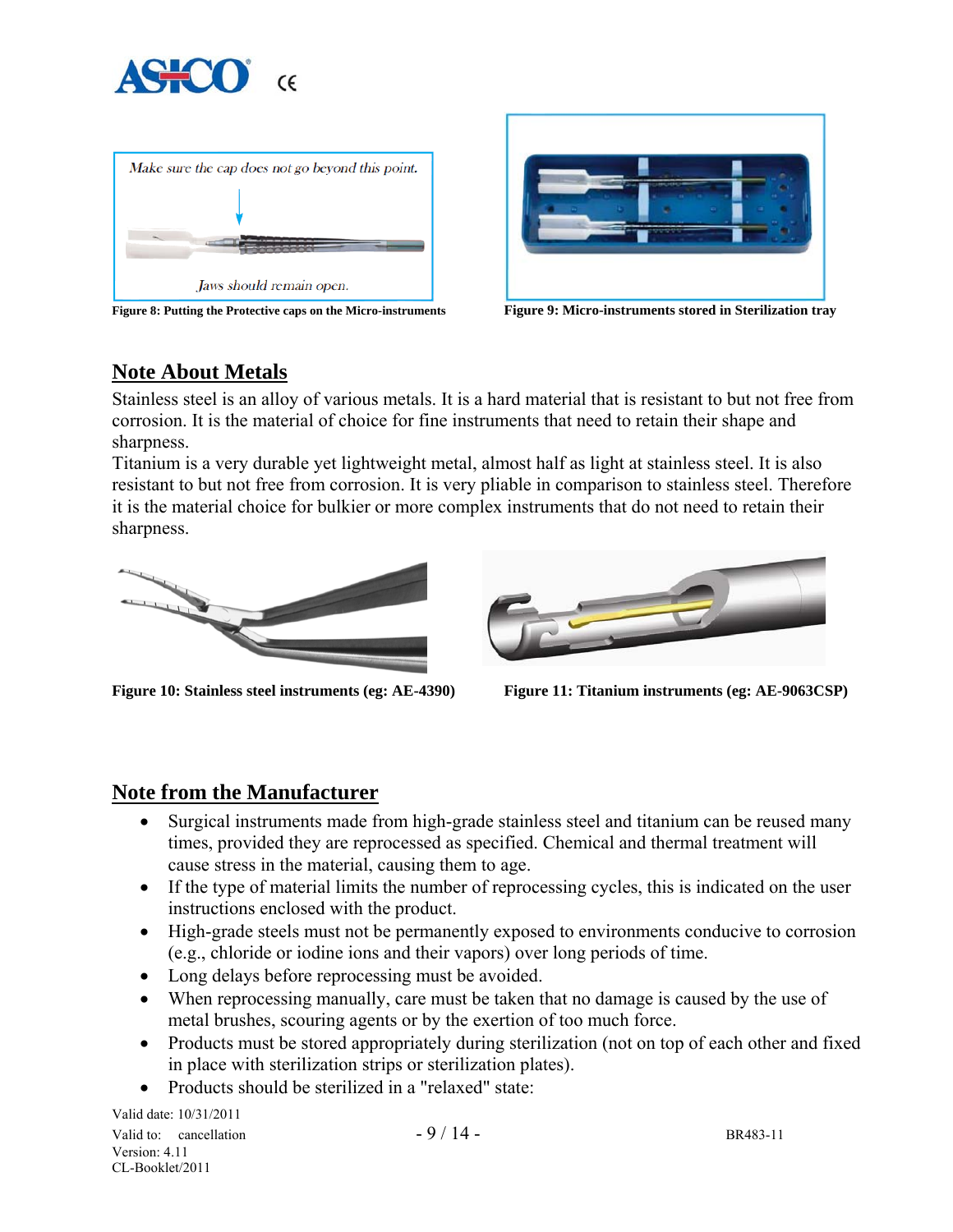

- o hinges and joints open
- o locks unlocked
- o cannulas removed from headpieces
- **DO NOT** allow residues to dry on lumen instruments (e.g., cannula). Before they are to be laid aside, flush then out with sterile or low-bacteria (max. 10 bacteria/ml) distilled or deionized water.
- Only agents suitable for sterilization are to be used on the hinges and joints of instruments.
- The use of distilled or deionized water for all reprocessing cycles (including pre-cleaning) is recommended because tap water can cause the concentrations of ions on the surface of the steels to increase.
- Cleaning adapters accompany instruments insofar as these are needed for manual reprocessing or to connect lumen instruments to washing or disinfecting machines. Their use is explained in the cleaning instructions which accompany the product.
- It must be noted that when using alkaline cleaning solutions, certain materials such as aluminum may become corroded. In such cases, the manufacturer of the cleaning solution must be consulted.
- When using hydrogen peroxide H2O2 (for example in Miele's OXIVARIO® method), titanium instruments may become discolored. These discolorations can be attributed to changes in the thickness of the oxide layer and do not affect the quality of the instruments. This method is not suitable for products made from aluminum.

#### **Stains on instruments**

If you observe stains on the instrument post cleaning and sterilization, please note the following important indicators.

| Color of Stain                           | Cause                   | Solution                                              |
|------------------------------------------|-------------------------|-------------------------------------------------------|
| Brown-Orange                             | Phosphate deposits from | Try removing with pencil                              |
|                                          | detergent used          | eraser. If stain does not come                        |
|                                          | Rust in water used in   | off, use a neutral detergent.                         |
|                                          | autoclave               | Rinse instruments thoroughly<br>with distilled water. |
|                                          |                         |                                                       |
| Dark brown                               | Dried blood             | Clean instruments thoroughly                          |
|                                          |                         | before sterilization.                                 |
| Purple-black<br>$\overline{\phantom{a}}$ | Detergent used contains | Rinse instruments thoroughly                          |
|                                          | ammonia                 | before sterilization.                                 |
| Blue-black                               | Dissimilar metals being | Separate instruments by                               |
|                                          | autoclaved together     | metal type before                                     |
|                                          |                         | sterilization.                                        |
| <b>Black</b>                             | Acid reaction           | Remove with pencil eraser.                            |
|                                          |                         | Use a neutral detergent in the                        |
|                                          |                         | future.                                               |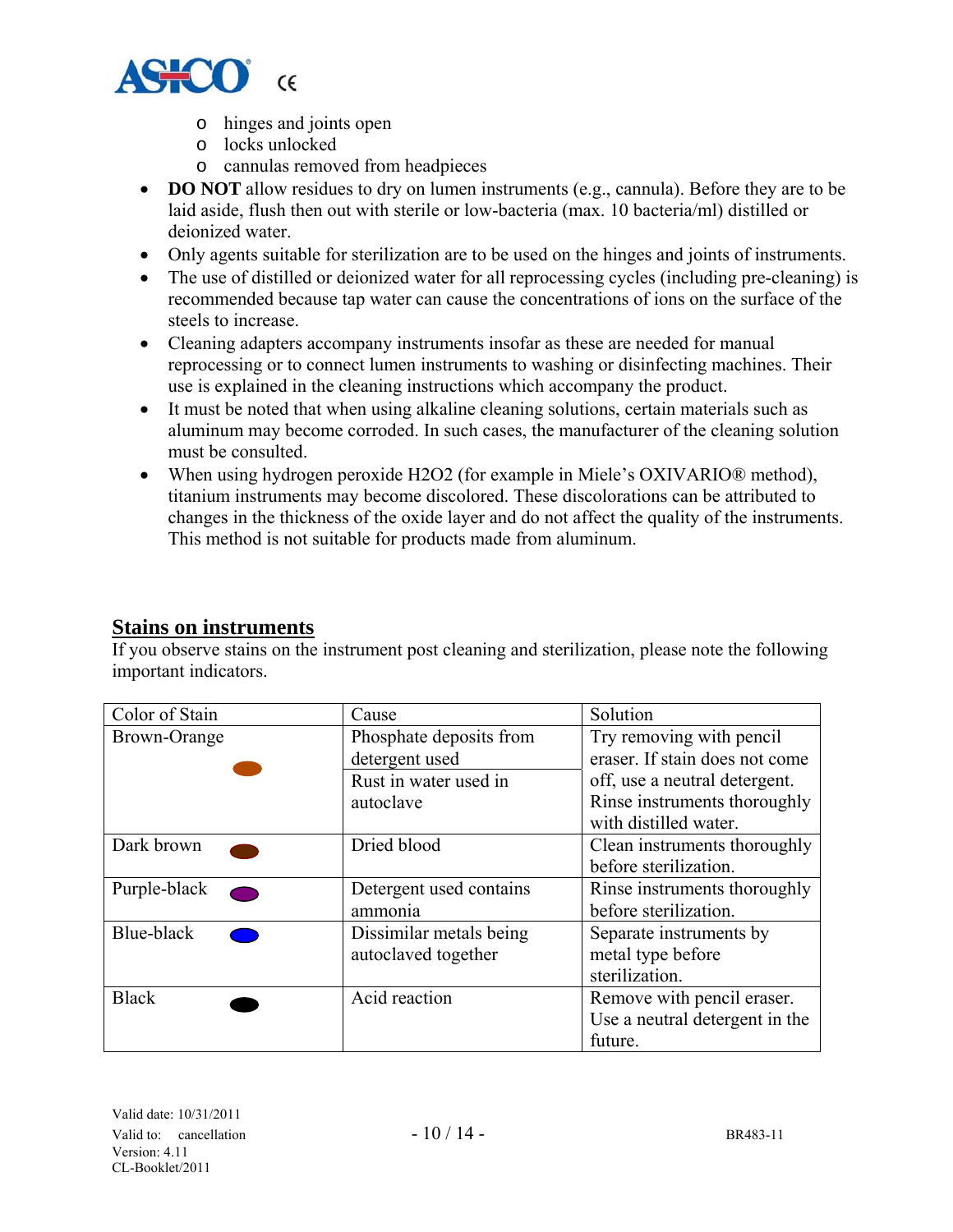

## **References – Lab testing Data**

ASICO has performed independent testing of devices for the pre-cleaning, manual cleaning, and automated cleaning processes. The study information is given below.

|             |                                                                        | <b>Reprocessing</b> The following testing test devices, materials & machines have been used |
|-------------|------------------------------------------------------------------------|---------------------------------------------------------------------------------------------|
| validation  | in this validation study;                                              |                                                                                             |
| study       | Detergent:                                                             | Mediclean forte                                                                             |
| information |                                                                        | (Dr. Weigert, Hamburg, Germany)                                                             |
|             | Lubrication:                                                           | Neodisher IP konz                                                                           |
|             | Washer / Disinfector: Miele 7735 CD<br>Instrument Rack: Miele E 327-06 |                                                                                             |

#### **Acceptance Criteria**

The acceptance criteria are based on the relevant specifications given in the following documents: AAMI TIR 30, EN ISO 15883-1:2006 and the guidelines of DGKH, DGSV and AKI:

- At the end of the cleaning process the items shall not show any visual contamination (visual inspection).
- The total amount of residual proteins on and in the items as determined with the modified OPA method (described in EN ISO 15883-1:2006, C2) shall be less than 200 μg per item (corresponding to an extinction value of 0.02) or 6.4μg/cm2 what-ever is lower.
- The average cleaning result via the radionuclide method shall be less than or equal to 5 counts per second; the result of a single evaluation shall not exceed 10 counts per second.

The cleaning process is judged as successful if the instruments meet the requirements of ISO15883- 1:2006 and AAMI TIR30.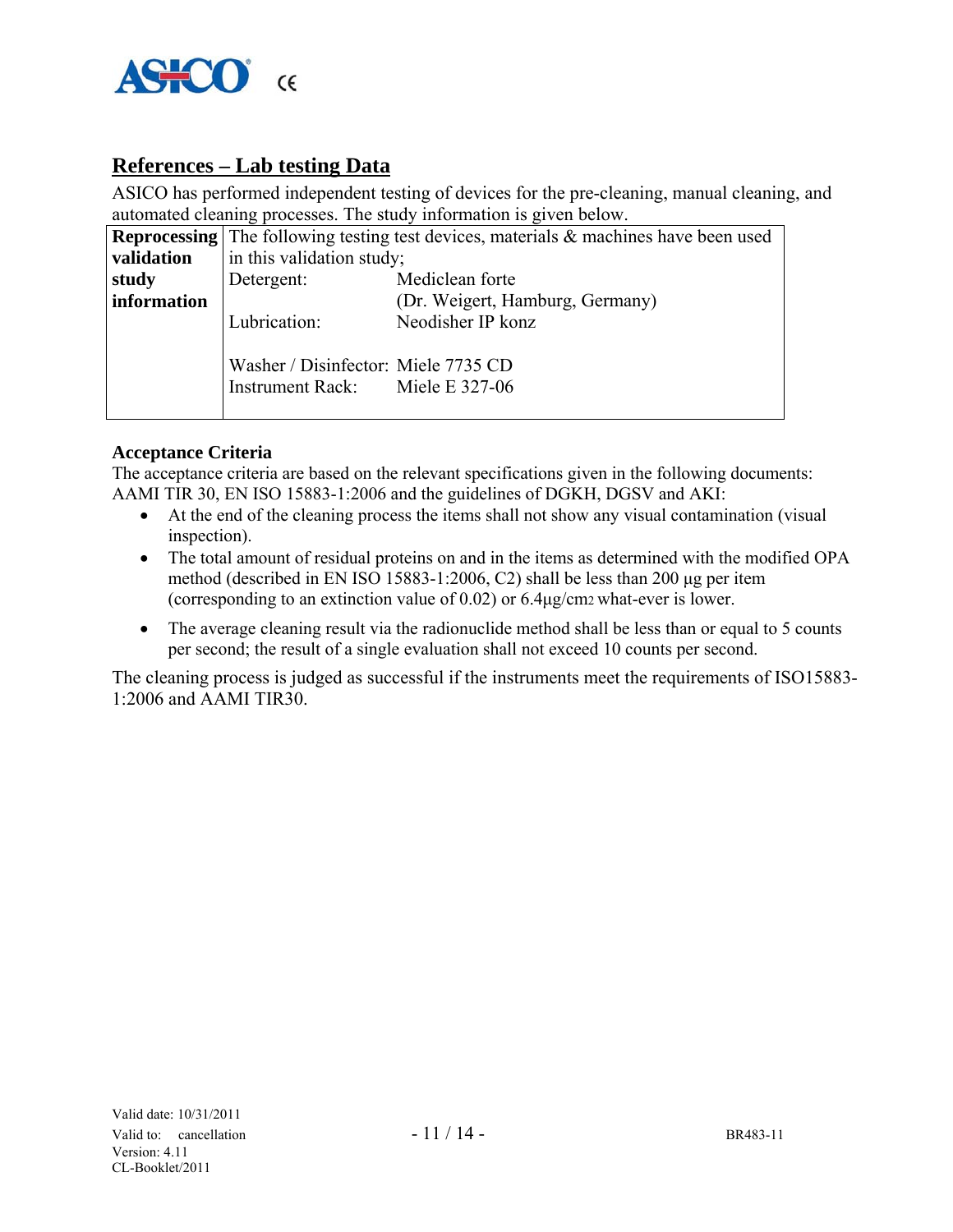

## **References and Standard Titles**

| <b>Identification</b>  | <b>Title</b>                                                     |
|------------------------|------------------------------------------------------------------|
| DGKH, DGSV,            | Publication date: May 2007: International Journal of Sterile     |
| <b>AKI</b>             | Supply: Guideline compiled by the DGKH, DGSV and AKI for         |
|                        | Validation and Routine Monitoring of Automated Cleaning and      |
|                        | Disinfection Processes for Heat-Resistant Medical Devices as     |
|                        | Well as Advice on Selecting Washer-Disinfectors:                 |
| <b>AAMITIR</b>         | Designing, testing, and labeling reusable medical devices for    |
| 12:2004                | reprocessing in healthcare facilities: A Guide for Device        |
|                        | Manufacturers                                                    |
| <b>AAMI TIR</b>        | TIR 30 "A compendium of processes, materials, test methods,      |
| 30:2003                | acceptance criteria for cleaning reusable medical devices        |
| <b>AAMI ST-81:2004</b> | Sterilization of medical devices - Information to be provided by |
|                        | the manufacturer for the processing of resterilizable medical    |
|                        | devices                                                          |
| ISO 17664:2004         | Sterilization of medical devices - Information to be provided by |
|                        | the manufacturer for the processing of resterilizable medical    |
|                        | devices                                                          |
| EN ISO 15883-          | Washer/-disinfectors - Part 1: General requirements, terms and   |
| 1:2006                 | definitions and tests; German version EN ISO 15883-1:2006        |
| EN ISO 15883-          | Washer/-disinfectors - Part 2: Requirements and tests for        |
| 2:2006                 | washer/disinfectors employing thermal disinfection for surgical  |
|                        | instruments, anesthetic equipment, bowls, dishes receivers,      |
|                        | utensils, glassware, etc. (ISO 15883-2:2006); German version     |
|                        | EN ISO 15883-2:2006                                              |
| Robert Koch            | 1. The Robert Koch Institute Guidelines for reprocessing of      |
| Institute (RKI)        | medical devices was utilized in the independent lab              |
| Guidelines             | testing.                                                         |
|                        | More information about RKI can be found on<br>2.                 |
|                        | http://www.rki.de/                                               |
|                        |                                                                  |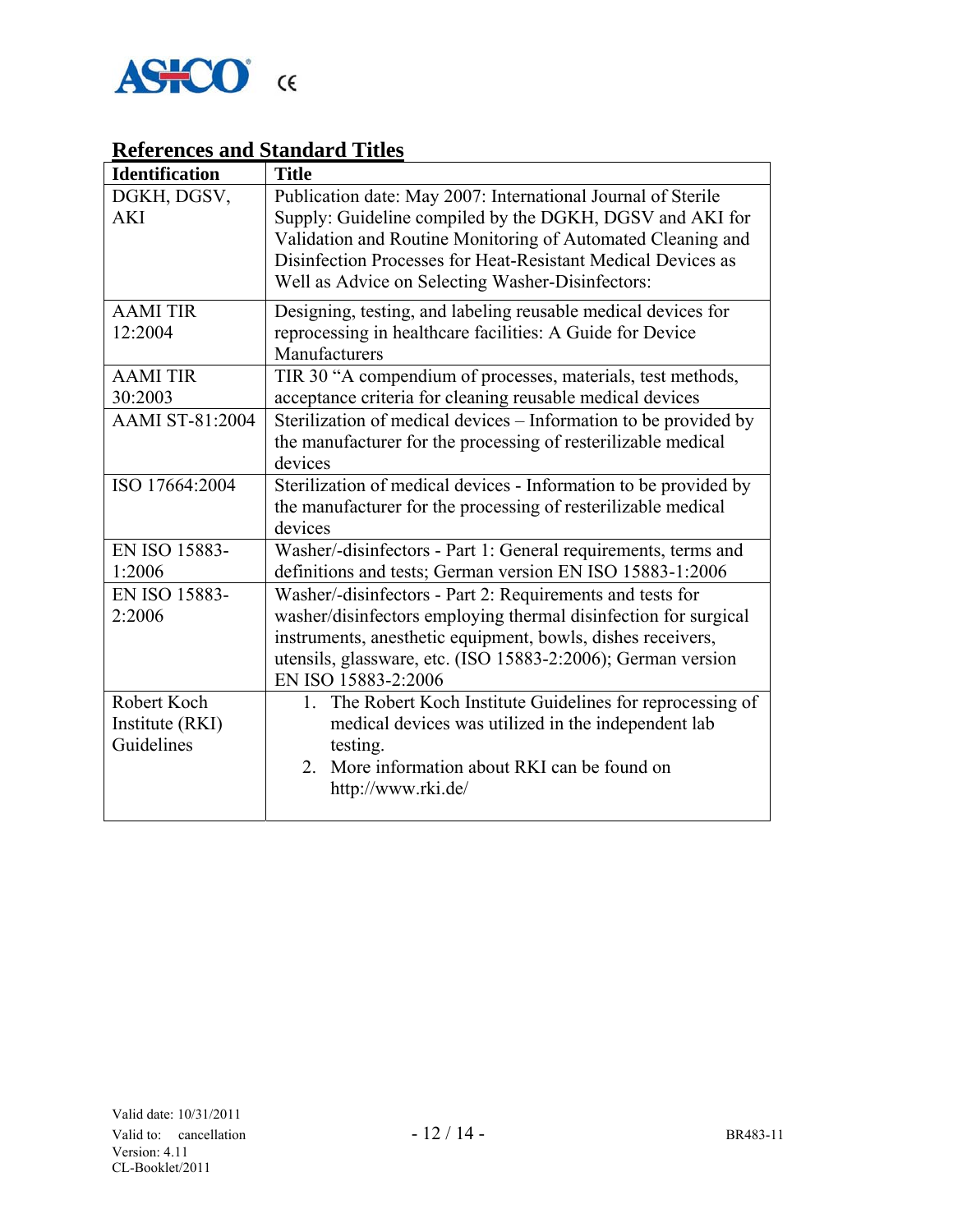

## **AT A GLANCE:**

| <b>ADVICE:</b>                                    | Reprocessing procedures have only limited implications to a surgical instrument. The limitation of the numbers of reprocessing procedures is therefore determined by the<br>function / wear of the device. In case of damage the device should be reprocessed before sending back to the manufacturer for repair.                                                                                                                            |                                                                                                       |                                                                                                                                                                                                                                                                                                                                                                                                                        |
|---------------------------------------------------|----------------------------------------------------------------------------------------------------------------------------------------------------------------------------------------------------------------------------------------------------------------------------------------------------------------------------------------------------------------------------------------------------------------------------------------------|-------------------------------------------------------------------------------------------------------|------------------------------------------------------------------------------------------------------------------------------------------------------------------------------------------------------------------------------------------------------------------------------------------------------------------------------------------------------------------------------------------------------------------------|
| <b>Reprocessing Instructions</b>                  | <b>Automated Cleaning Process</b>                                                                                                                                                                                                                                                                                                                                                                                                            |                                                                                                       | <b>Manual Cleaning Process</b>                                                                                                                                                                                                                                                                                                                                                                                         |
| Preparation at the Point of<br>Use:               | Remove gross soiling by submerge the instrument into cold water $(\leq 40^{\circ}$ C) immediately after use.<br>Don't use a fixating detergent or hot water $(>40^{\circ}C)$ as this can cause the fixation of residua which<br>may influence the result of the reprocessing process.                                                                                                                                                        |                                                                                                       |                                                                                                                                                                                                                                                                                                                                                                                                                        |
| <b>Transportation:</b>                            | Do not replace used instruments into the tray before cleaning. Safe storage and transportation in a closed container to the reprocessing area to avoid any damage and<br>contamination to the environment.                                                                                                                                                                                                                                   |                                                                                                       |                                                                                                                                                                                                                                                                                                                                                                                                                        |
| <b>Preparation for</b><br><b>Decontamination:</b> |                                                                                                                                                                                                                                                                                                                                                                                                                                              | All instruments, which have been used or contaminated have to be removed out of the tray for cleaning |                                                                                                                                                                                                                                                                                                                                                                                                                        |
| Pre-Cleaning:                                     | Soaking the instruments in an enzymatic detergent with a pH level between 6-9 for 10 min at 40°C<br>Scrub the inside and outside of the instruments with a suitable soft bristled nylon brush until all visible soil is removed                                                                                                                                                                                                              |                                                                                                       |                                                                                                                                                                                                                                                                                                                                                                                                                        |
| <b>Cleaning:</b>                                  | Automated Cleaning:<br>Put the instruments on a tray and put the tray in the washer disinfector and start<br>the cycle:<br>3 min. pre-cleaning with cold water<br>5 min cleaning at 55°C with 0,5 % Mediclean forte<br>2 min neutralisation with tap water<br>If applicable 2 min lubrication with Neodisher IP konz<br>10 min draining<br>Special instructions of the manufacturer of the automated washing machine<br>have to be followed. | Ultrasonic cleaning:<br>$\bullet$                                                                     | Soaking the instruments in an enzymatic detergent and turn the ultrasonic bath (38)<br>KHz) on for 10 min<br>• Scrub the inside and outside of the instruments with a suitable soft bristled nylon brush<br>until all visible soil is removed<br>• Flush the internal channels and the outside with demineralised water to remove the<br>cleaning detergent. A free drain of water through the instruments is required |
| <b>Disinfection:</b>                              | Automated Disinfection:<br>Automated Thermal Disinfection in washer/disinfector under consideration of<br>national requirements in regards to $A_0$ -Value (see EN 15883)                                                                                                                                                                                                                                                                    | Manual Disinfection:                                                                                  | Submerge the instruments in an disinfection agent. Follow the instructions of the manufacturer<br>of the detergent according to time, temperature and concentration.<br>Flush the internal channels and the outside with demineralised water to remove the<br>disinfection detergent. A free drain of water through the instruments is required                                                                        |
| Drying:                                           | Automated Drying:<br>Drying of outside of instrument through drying cycle of washer/disinfector.<br>If needed, additional manual drying can be performed through lint free towel.<br>Insufflate cavities of instruments by using sterile compressed air.                                                                                                                                                                                     | using sterile compressed air                                                                          | Manual drying can be performed through lint free towel. Insufflate cavities of instruments by                                                                                                                                                                                                                                                                                                                          |
| <b>Functional Testing,</b><br>Maintenance:        | Visual inspection for cleanliness, assembling and functional testing according to instructions of use.<br>If necessary perform reprocessing process again until the instruments are visibly clean.                                                                                                                                                                                                                                           |                                                                                                       |                                                                                                                                                                                                                                                                                                                                                                                                                        |
| Packaging:                                        | Appropriate packaging for sterilization according ISO 11607 and EN 868                                                                                                                                                                                                                                                                                                                                                                       |                                                                                                       |                                                                                                                                                                                                                                                                                                                                                                                                                        |
| <b>Sterilization:</b>                             | Parameters for the pre-vacuum cycle:<br>3 prevacuum phases with at least 60 milli bar<br>Heat up to a minimum sterilization temperature of $132^{\circ}$ C; maximum temperature $137^{\circ}$ C                                                                                                                                                                                                                                              |                                                                                                       |                                                                                                                                                                                                                                                                                                                                                                                                                        |

Valid date: 10/31/2011

Valid to: cancellation  $-13/14$ -Version: 4.11 CL-Booklet/2011

BR483-11